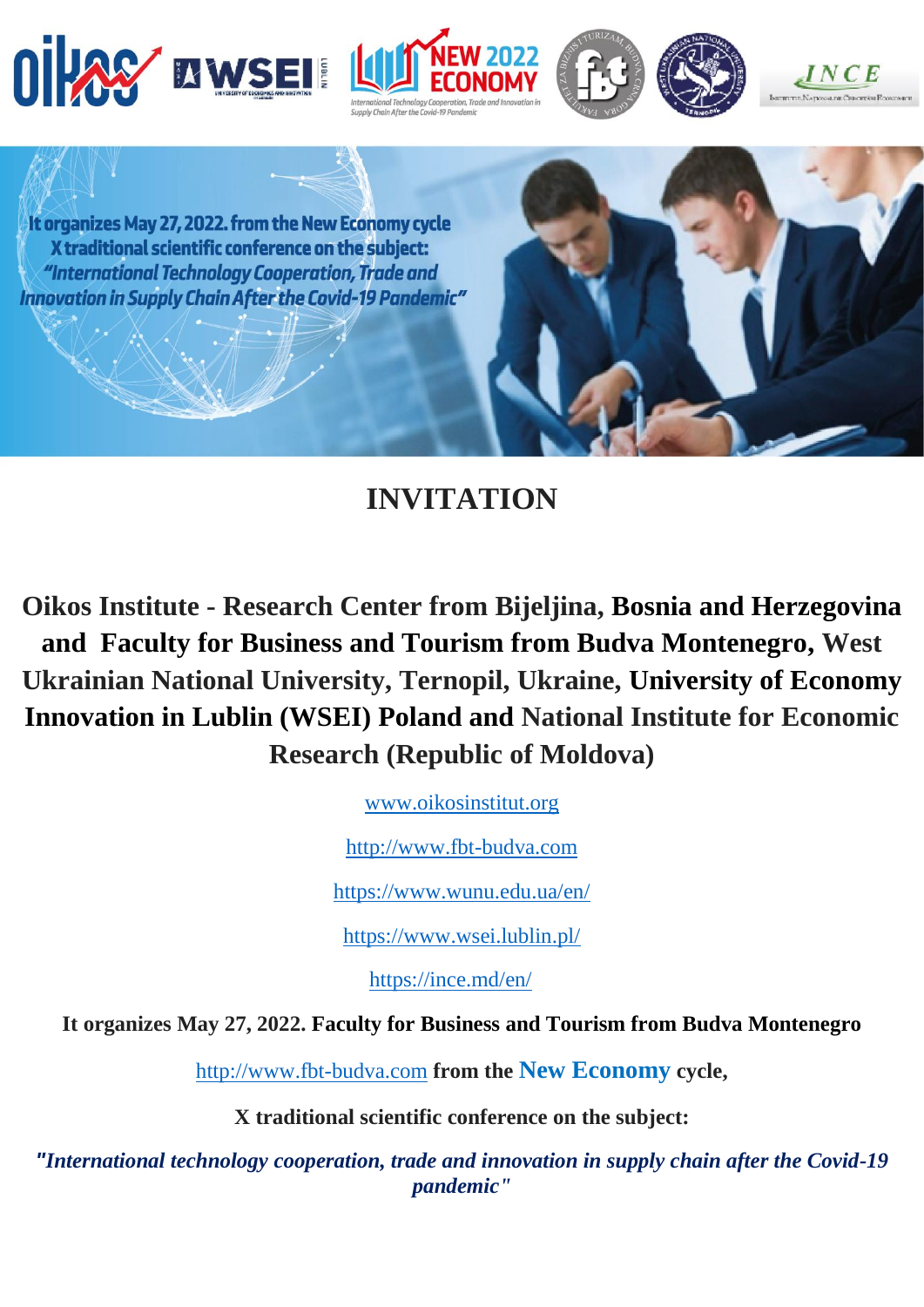The main contents / sectoral topics within the main cognitive direction could be found by the authors in the following indents:

- ➢ *A new economy in light of the changes caused by the pandemic,*
- ➢ *Innovation and economic development during a pandemic,*
- ➢ *Innovation and entrepreneurship conditioned by pandemic circumstances,*
- ➢ *Innovations in public and other health care systems,*
- ➢ *Sectoral innovations in today's pandemic circumstances: manufacturing, trade, services,*
- ➢ *Organizational innovations - tourism, catering, traffic,*
- ➢ *Demographic trends, pandemics and demographic policy innovations,*
- ➢ *Risk management in pandemic and post-pandemic conditions,*
- ➢ *Protecting the environment and natural resources is a (post) fall challenge,*
- ➢ *Software industry, pandemic and post-pandemic projections.*

# **Explanation**

**We conceived this year's theme in cooperation with several of our regular participants and the most zealous associates. It is concrete enough, but also focused on the widest possible selection of content within the basic topic and, we believe, relevant enough for today's (still pandemic) circumstances.**

**The global economy is going through many temptations, including those related to the challenge of returning to the post-pandemic future, which we expect to be positively different from the prepandemic one. First of all, by more successful risk control. That is why we have focused, above all, on change, restructuring and innovation. The proposed contents do not oblige any of you to strictly adhere to the proposed indents, but aim to provoke as many different aspects and methods of analysis as possible, all with the aim of tracing a desirable scenario of efficient and acceptable "return to the (post-pandemic) future". ".**

#### **Dear authors-participants,**

As usual, 8 months in advance, we invite you to the traditional spring scientific-professional symposium organized by the Institute (organizer) and (co-organizers) Faculty of Business and Tourism Budva, West Ukrainian National University, Ternopil, Ukraine, University of Economy and Innovation in Lublin (WSEI) Poland and National Institute for Economic Research (Republic of Moldova).

The symposium is traditionally held in late spring, ie on May 27, 2022, in Budva, at the headquarters of the co-organizers. (Montenegro).

In the hope that you will join us, we hereby express our warm and collegial regards.

The title, abstracts and keywords must be submitted to:

**e-mail: [novi.economics.institut@gmail.com](mailto:novi.economics.institut@gmail.com)** until 15.03.2022.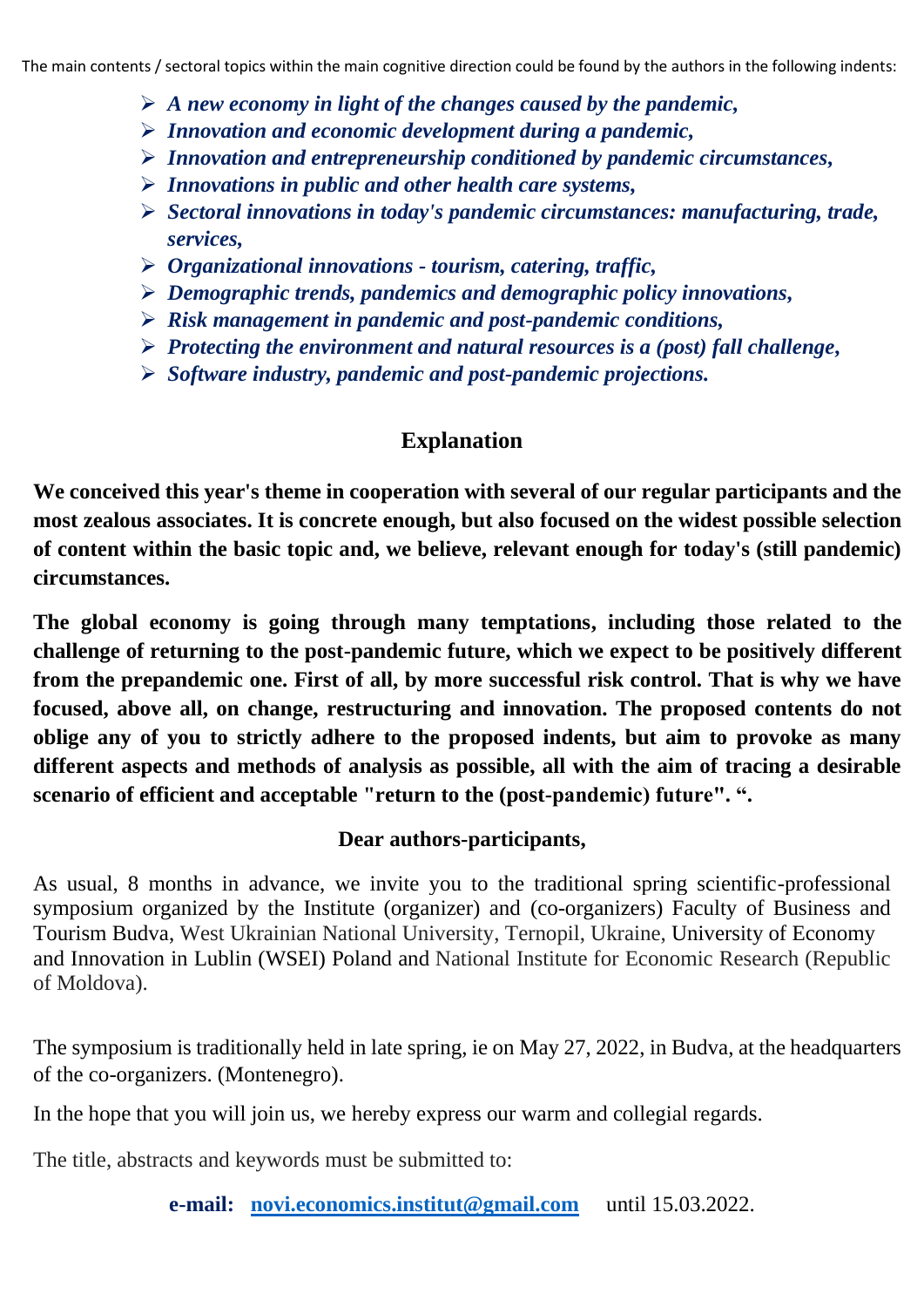## **<https://economicsrs.com/index.php/eier/login>**

**Deadline for submission of complete articles is 05. 04. 2022.**

**<https://economicsrs.com/index.php/eier/login>**

Selected articles that are subject to anonymous double review and that meet the requirements of **Scopus** and **ESCI** in accordance with the rules of writing and citing, respecting and agreeing with the authors, will be published in journals that are in Scopus.



**Journal of Central Banking Theory and Practice**

 **<https://www.cbcg.me/me/publikacije/journal-of-central-banking-theory-and-practice>**



Other articles according to the conditions of the journal will be published in the thematic issue of the journal **ECONOMICS:**



**<https://economicsrs.com/index.php/eier/index>**